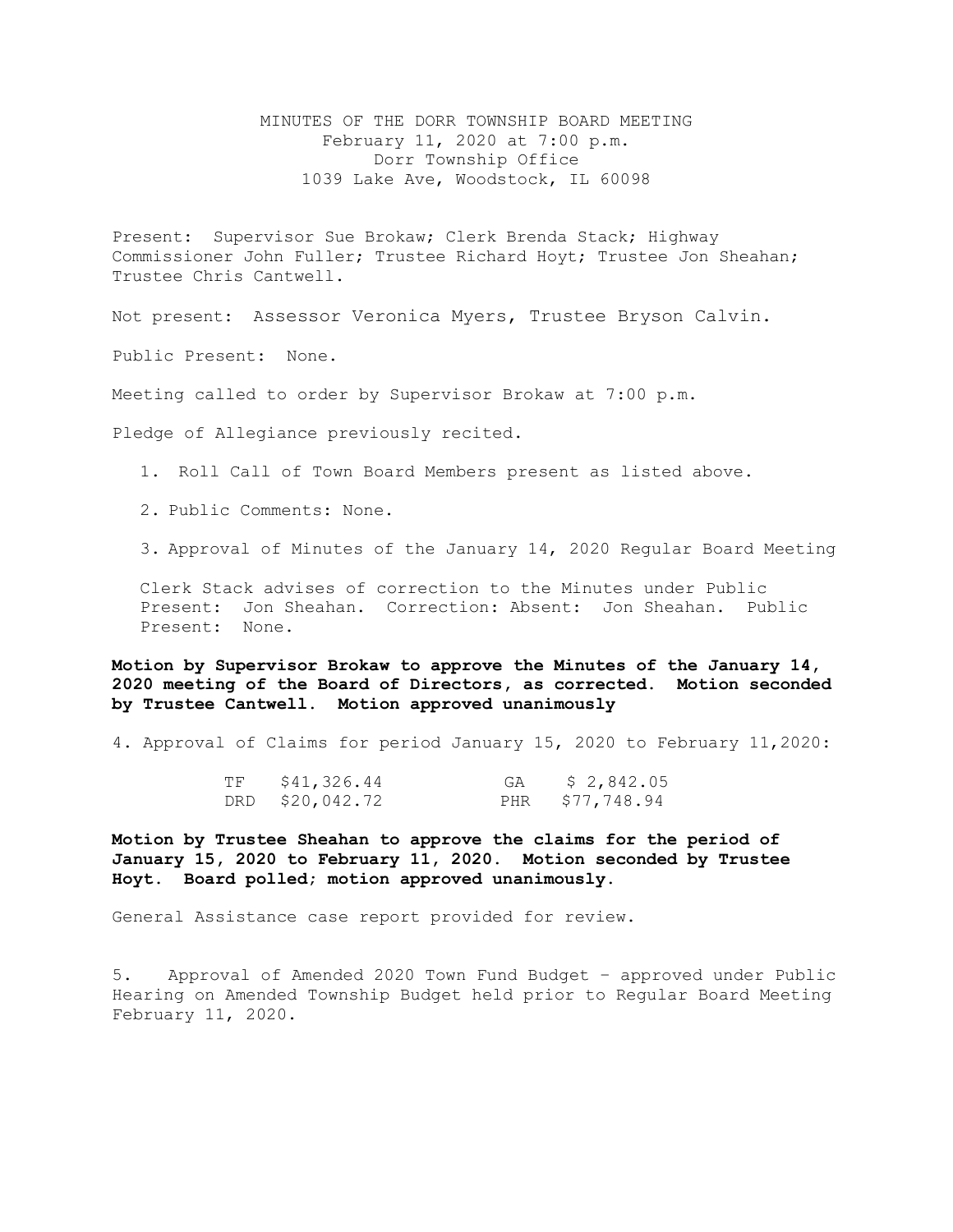## Page 2 – 02/11/2020

### 6. Approval of Expenditure of MFT Funds on Non-dedicated Roads

Highway Commissioner Fuller explains use of Motor Fuel Tax Funds received from the County used for non-dedicated subdivision roads in Dorr Township. We disburse money to them to help with maintenance and care of their roads. Board approves by signature Motor Fuel Tax funds on non-dedicated roads. Notice to Subdivisions with Non-dedicated Road within Dorr Road District to be published as required.

## 7. Discussion and approval of 2019 Abatement Ordinance

Supervision Brokaw advises 8.33% abatement, for a total of 18% savings passed along to our constituents. Trustee Cantwell suggests press release would be important.

# **Motion by Trustee Cantwell to approve the 2019 Abatement Ordinance; motion seconded by Trustee Sheahan. Board polled; motion approved unanimously.**

### 8. Approval of Transfers of Appropriations

Transfer of Appropriation from line item 12436 in the Town Fund the sum of Two Hundred Dollars (\$200.00) to line item 12429 in the same fund. **Motion by Trustee Cantwell to transfer \$200.00 from 12436 to 12429 in the Town Fund. Motion seconded by Trustee Hoyt. Board polled; motion approved unanimously.**

Transfer of Appropriation from line item 31446 in the General Road Fund the sum of Six Hundred Dollars (\$600.00) to line item 31451 in the same fund. **Motion by Supervisor Brokaw to transfer \$600.00 from 31446 to 31451 in the General Road Fund. Motion seconded by Trustee Sheahan. Board polled; motion approved unanimously.**

## 9. Reports:

**Supervisor –** Supervisor Brokaw advises we have received invitation from Lake County Center for Independent Living 30th Anniversary Benefit on March 7, 2020; tickets are \$75.00 each if anyone is interested. The Friends of the Woodstock Public Library seeking sponsorships for their mini golf fundraiser, suggested sponsorships of \$500.00, \$150.00, \$125.00 and \$50.00; brief discussion. April 1, 2020 is Topics Day in Springfield; please advise Sue if anyone would like to attend. Deadline for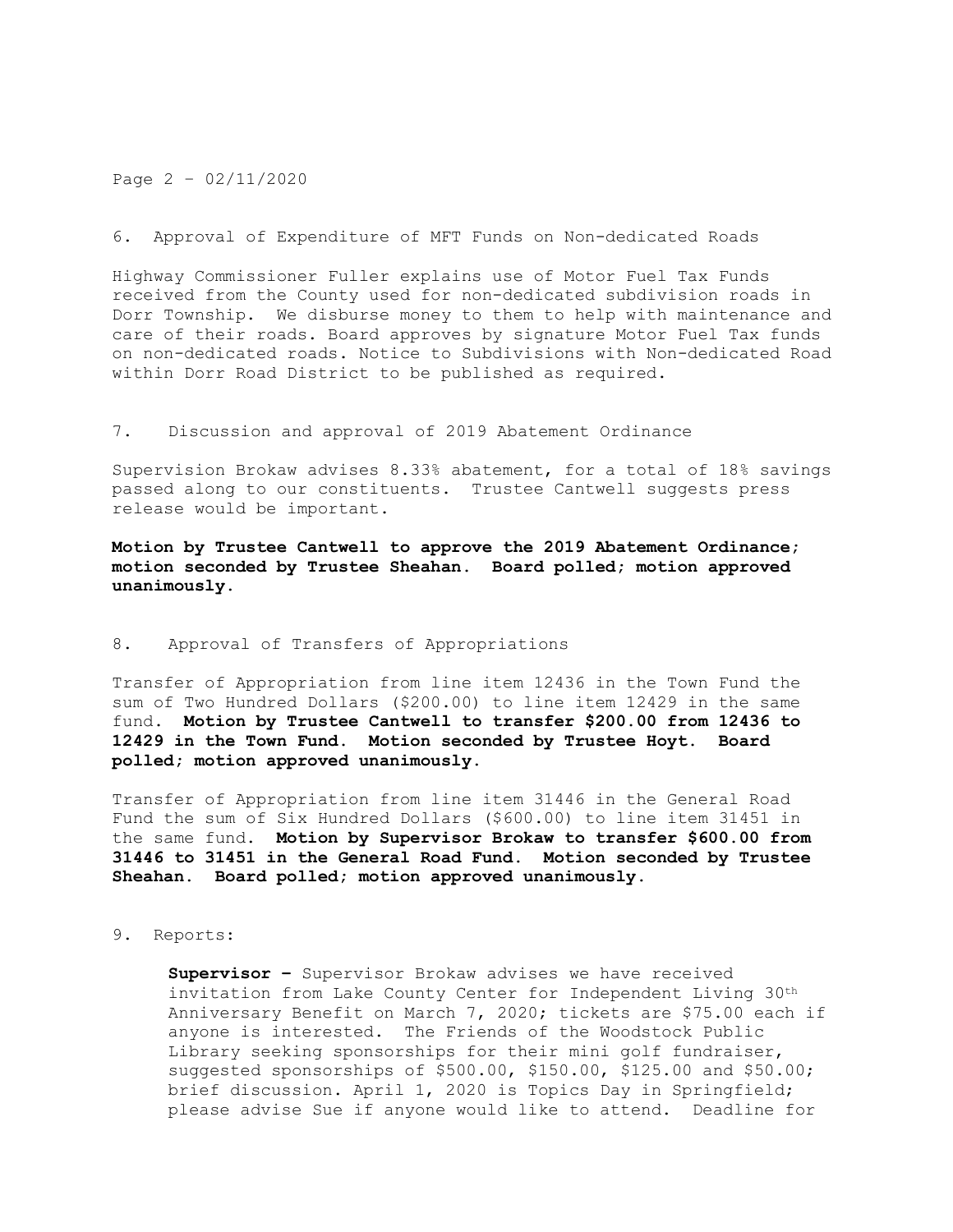registration is March 25, 2020. TOI 2020 Education Events Registration – Saturday, March 21, 2020 at Giovanni's in

Page 3 – 02/11/2020

Rockford; please advise if you will be attending. Revisiting roof situation – recommended that back half of roof be replaced. Will contact City of Woodstock for assistance with bid process.

**Assessor –** Assessor Veronica Myers not present. Residential Sales Entered January 15, 2020 to February 11, 2020 provided for review.

**Highway Commissioner –** Highway Commissioner John Fuller advises it seems like it's been a slow winter, but the department has been out over 30 times so far. Last of salt received. Contemplating and investigating the purchase of a loader this year; ours is 11 years old and concern that we don't wait until it breaks down before obtaining a new one, as this piece of equipment is essential. Approximate cost is in the \$100,000.00 range with trade-in. Brief explanation of condition of current loader. Checking out new and used.

**Clerk –** Statement of Economic Interest emails should have been received; reminder that these are due May 1, 2020.

**Trustees –** No report.

- 10. Executive Session not required.
- 11. New Business None.
- 12. Future Agenda Items: a. Proposed Agenda for the Annual Meeting b. Tentative: Budgets – Township and Road District c. Transfer of Appropriations

13. Motion to adjourn.

**Motion by Supervisor Brokaw to adjourn; motion seconded by Trustee Cantwell. Motion approved unanimously. Meeting adjourned at 7:26 p.m.**

**NEXT REGULAR BOARD MEETING: Tuesday, March 10, 2020 at 7:00 p.m.** Dorr Township Office, 1039 Lake Avenue, Woodstock, Illinois